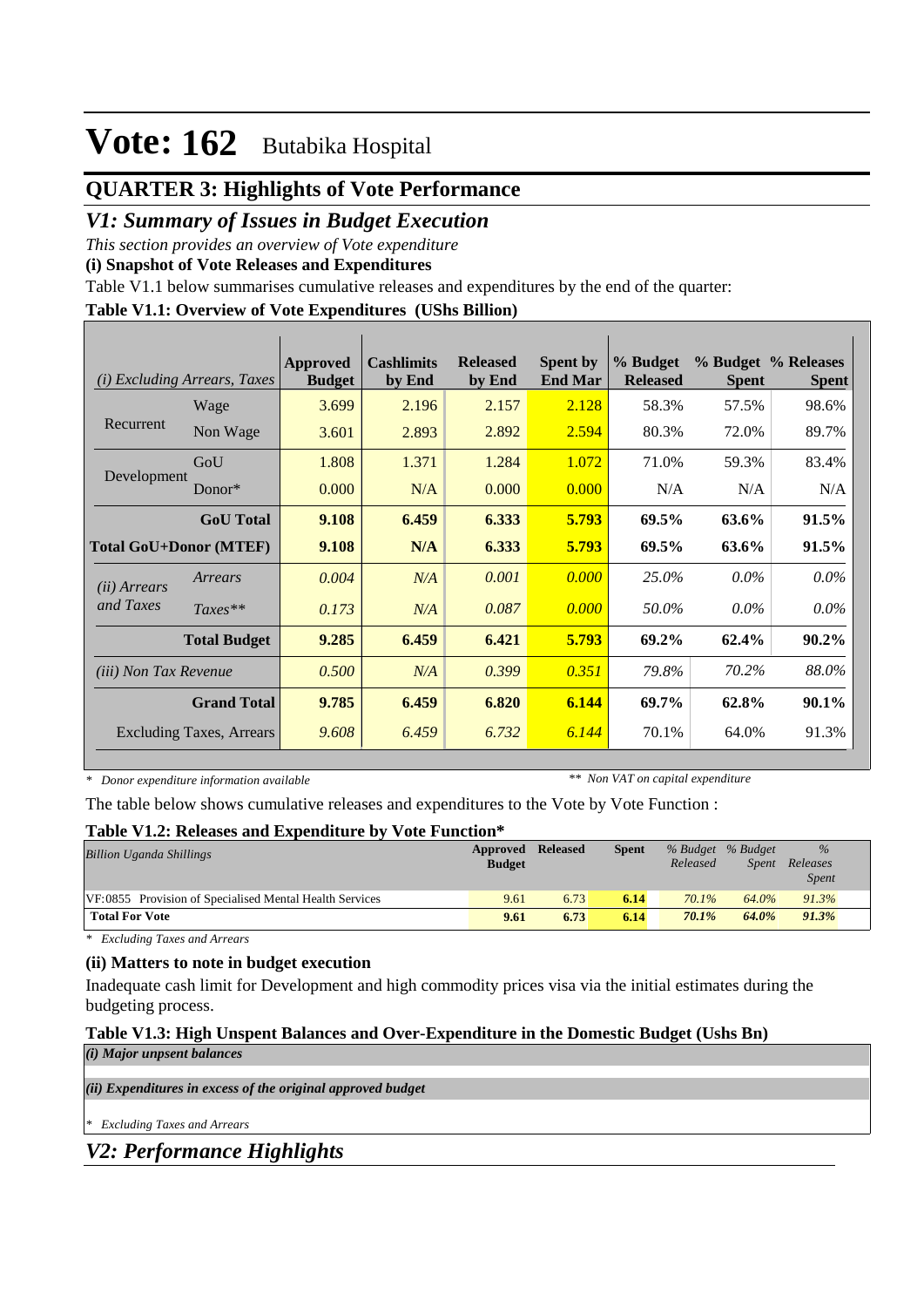## **QUARTER 3: Highlights of Vote Performance**

*This section provides highlights of output performance, focusing on key outputs and actions impelemented to improve section performance.*

### **Table V2.1: Key Vote Output Indicators and Expenditures\***

| Vote, Vote Function<br><b>Key Output</b>                 | <b>Approved Budget and</b><br><b>Planned outputs</b>                                                                                                                                                                                                                                                 | <b>Cumulative Expenditure</b><br>and Performance                                                                                                                                                                                                                                                                                                                                                                                                                                           | <b>Status and Reasons for</b><br>any Variation from Plans |
|----------------------------------------------------------|------------------------------------------------------------------------------------------------------------------------------------------------------------------------------------------------------------------------------------------------------------------------------------------------------|--------------------------------------------------------------------------------------------------------------------------------------------------------------------------------------------------------------------------------------------------------------------------------------------------------------------------------------------------------------------------------------------------------------------------------------------------------------------------------------------|-----------------------------------------------------------|
|                                                          | Vote Function: 0855 Provision of Specialised Mental Health Services                                                                                                                                                                                                                                  |                                                                                                                                                                                                                                                                                                                                                                                                                                                                                            |                                                           |
| <b>Output: 085501</b>                                    |                                                                                                                                                                                                                                                                                                      |                                                                                                                                                                                                                                                                                                                                                                                                                                                                                            |                                                           |
| Description of Performance:                              | salaries and allowances<br>paid. Utilities paid. Hospital<br>infrastructure and grounds<br>maintained. Vehicles, machinery<br>and equipment maintained.Staff<br>trained.                                                                                                                             | Payment of salaries and<br>allowances (consolidated<br>allowances of 2 nights per<br>staff), newspapers, stationery<br>(printed and general office<br>stationery), telecommunication<br>services, firewood, fuel,<br>cleaning and fumigation<br>services, food for patients<br>(routine supplies, special diet),<br>non-medical sundries,<br>firewood/briquettes services.<br>Carried out routine repairs and<br>maintenance of buildings, motor<br>vehicles, machinery and<br>equipments. | Non                                                       |
| <b>Output Cost:</b><br>Output: 085502                    | <b>UShs Bn:</b><br>5.548<br><b>Mental Health inpatient Services Provided</b>                                                                                                                                                                                                                         | UShs Bn:<br>3.384                                                                                                                                                                                                                                                                                                                                                                                                                                                                          | 61.0%<br>% Budget Spent:                                  |
|                                                          | Description of Performance: 6,800 patients admitted.27000                                                                                                                                                                                                                                            | 5,358 patients admitted.14,407                                                                                                                                                                                                                                                                                                                                                                                                                                                             | N/A                                                       |
|                                                          | investigations conducted in the<br>lab, $1000$ in x-ray and $1200$ in<br>ultrasound. All inpatients<br>provided with 3 meals a day,<br>uniforms and beddings                                                                                                                                         | investigations conducted in the<br>lab, 780 in x-ray and 825 in<br>ultrasound. All inpatients<br>provided with 3 meals a day,<br>uniforms and beddings                                                                                                                                                                                                                                                                                                                                     |                                                           |
| Performance Indicators:                                  |                                                                                                                                                                                                                                                                                                      |                                                                                                                                                                                                                                                                                                                                                                                                                                                                                            |                                                           |
| No. of investigations<br>conducted                       | 29,200                                                                                                                                                                                                                                                                                               | 16012                                                                                                                                                                                                                                                                                                                                                                                                                                                                                      |                                                           |
| <b>Output Cost:</b>                                      | UShs Bn:<br>1.907                                                                                                                                                                                                                                                                                    | UShs Bn:<br>1.405                                                                                                                                                                                                                                                                                                                                                                                                                                                                          | % Budget Spent:<br>73.6%                                  |
| Output: 085503                                           | <b>Long Term Planning for Mental Health</b>                                                                                                                                                                                                                                                          |                                                                                                                                                                                                                                                                                                                                                                                                                                                                                            |                                                           |
| Description of Performance: 2 research undertakings (one | every 2 quarters)                                                                                                                                                                                                                                                                                    | Dissemination of research<br>findings for the first research<br>was carried out and one<br>research on health seeking for<br>epilepsy among patients at<br>Butabika Hospital was<br>conducted                                                                                                                                                                                                                                                                                              | N/A                                                       |
| <b>Output Cost:</b>                                      | UShs Bn:<br>0.040                                                                                                                                                                                                                                                                                    | UShs Bn:<br>0.029                                                                                                                                                                                                                                                                                                                                                                                                                                                                          | % Budget Spent:<br>72.7%                                  |
| <b>Output: 085504</b>                                    | <b>Specialised Outpatient and PHC Services Provided</b>                                                                                                                                                                                                                                              |                                                                                                                                                                                                                                                                                                                                                                                                                                                                                            |                                                           |
|                                                          | Description of Performance: 27,000 mental (Mental Health<br>clinic, Child Mental Health<br>Clinic, Alcohol and Drug<br>Clinic, Trauma unit) and 40,000<br>Medical (general, Dental,<br>Orthopedic, Immunization,<br>Family planning, HIV/AIDS,<br>TB, STD, Eye clinic,<br>Theatre/minor) outpatients | 19,663 Mental outpatients were N/A<br>treated in the mental health<br>clinic, child health mental<br>clinic, alcohol drug unit and<br>trauma, 20,686 out patients<br>treated in the general OPD<br>clinics i.e. General, Dental,<br>Orthopedics, Family planning,<br>Minor surgery, HIV/AIDS, Eye,                                                                                                                                                                                         |                                                           |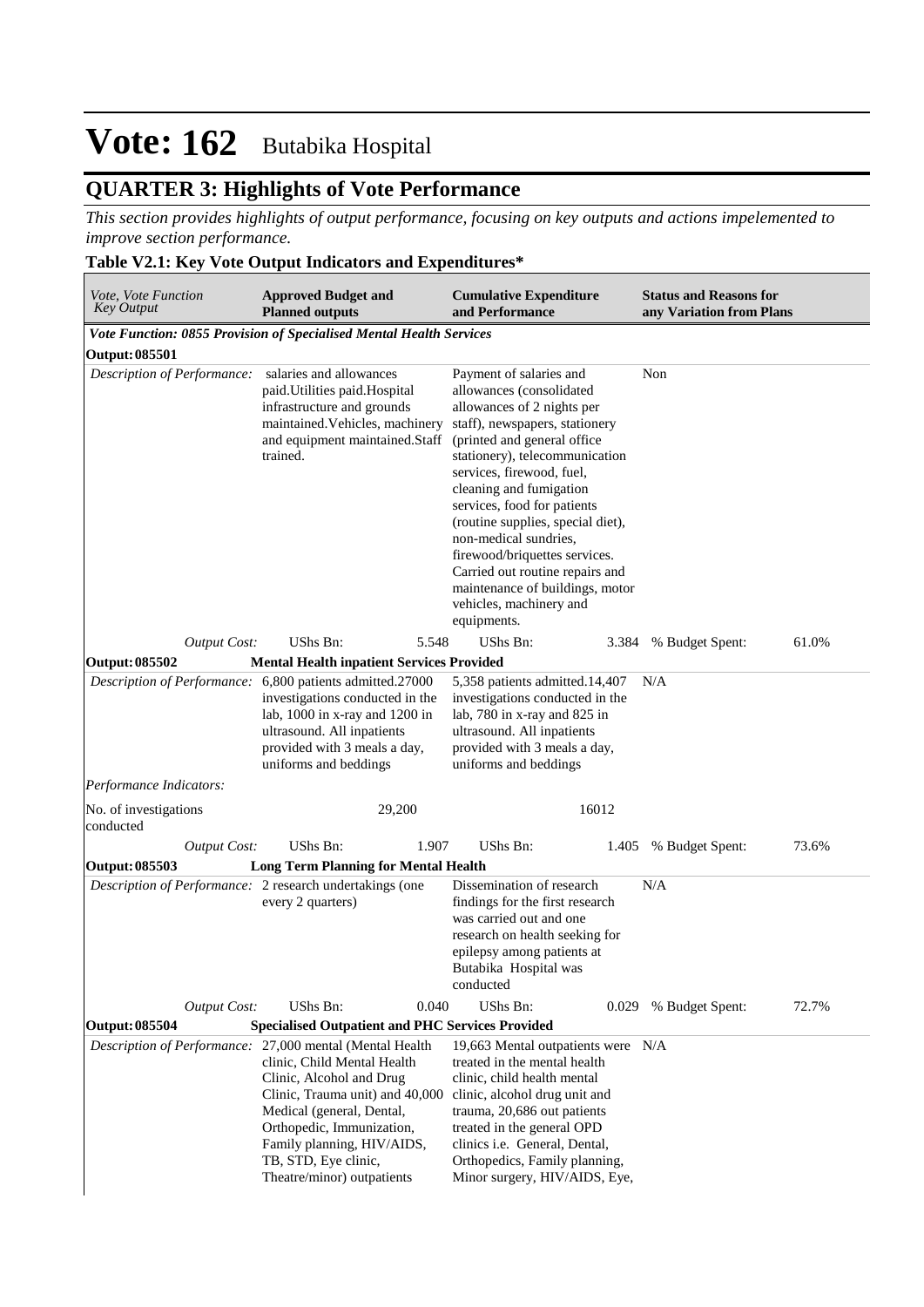## **QUARTER 3: Highlights of Vote Performance**

| Vote, Vote Function<br><b>Key Output</b>                 |                     | <b>Approved Budget and</b><br><b>Planned outputs</b>                                                                                                   |       | <b>Cumulative Expenditure</b><br>and Performance                                                                                                                                                                                          |       | <b>Status and Reasons for</b><br>any Variation from Plans |       |
|----------------------------------------------------------|---------------------|--------------------------------------------------------------------------------------------------------------------------------------------------------|-------|-------------------------------------------------------------------------------------------------------------------------------------------------------------------------------------------------------------------------------------------|-------|-----------------------------------------------------------|-------|
|                                                          |                     | attended to                                                                                                                                            |       | TB and STD                                                                                                                                                                                                                                |       |                                                           |       |
| Performance Indicators:                                  |                     |                                                                                                                                                        |       |                                                                                                                                                                                                                                           |       |                                                           |       |
| No. of Outpatients attended<br>to                        |                     |                                                                                                                                                        | 4,000 |                                                                                                                                                                                                                                           | 19663 |                                                           |       |
|                                                          | <b>Output Cost:</b> | UShs Bn:                                                                                                                                               | 0.109 | UShs Bn:                                                                                                                                                                                                                                  | 0.078 | % Budget Spent:                                           | 71.6% |
| <b>Output: 085505</b>                                    |                     |                                                                                                                                                        |       | <b>Community Mental Health Services and Technical Supervision</b>                                                                                                                                                                         |       |                                                           |       |
|                                                          |                     | Description of Performance: 60 outreach clinics conducted,<br>3200 patients seen, 20 visits to<br>regional mental units, and 900<br>patients resettled |       | 45 outreach clinics were<br>conducted, 2007 patients seen<br>in outreach clinics.<br>16 visits to regional mental units<br>449 resettled up-country<br>209 resettled in kampala/wakiso                                                    |       | N/A                                                       |       |
| Performance Indicators:                                  |                     |                                                                                                                                                        |       |                                                                                                                                                                                                                                           |       |                                                           |       |
| No. of Technical support<br>supervision visits conducted |                     |                                                                                                                                                        | 20    | 11                                                                                                                                                                                                                                        |       |                                                           |       |
| No. of patients seen in<br>outreaches                    |                     |                                                                                                                                                        | 3200  |                                                                                                                                                                                                                                           | 2007  |                                                           |       |
|                                                          | <b>Output Cost:</b> | UShs Bn:                                                                                                                                               | 0.191 | UShs Bn:                                                                                                                                                                                                                                  | 0.142 | % Budget Spent:                                           | 74.6% |
| <b>Output: 085575</b>                                    |                     |                                                                                                                                                        |       | <b>Purchase of Motor Vehicles and Other Transport Equipment</b>                                                                                                                                                                           |       |                                                           |       |
| Description of Performance:                              |                     |                                                                                                                                                        |       | Contract signed awaiting<br>delivery                                                                                                                                                                                                      |       | N/A                                                       |       |
|                                                          | <b>Output Cost:</b> | UShs Bn:                                                                                                                                               | 0.280 | UShs Bn:                                                                                                                                                                                                                                  | 0.000 | % Budget Spent:                                           | 0.0%  |
| Output: 085576                                           |                     |                                                                                                                                                        |       | Purchase of Office and ICT Equipment, including Software                                                                                                                                                                                  |       |                                                           |       |
| Description of Performance:                              |                     |                                                                                                                                                        |       | 5 computers procured<br>PABX being installed                                                                                                                                                                                              |       | $\rm N/A$                                                 |       |
|                                                          | <b>Output Cost:</b> | UShs Bn:                                                                                                                                               | 0.083 | UShs Bn:                                                                                                                                                                                                                                  | 0.017 | % Budget Spent:                                           | 20.7% |
| <b>Output: 085577</b>                                    |                     | <b>Purchase of Specialised Machinery &amp; Equipment</b>                                                                                               |       |                                                                                                                                                                                                                                           |       |                                                           |       |
| Description of Performance:                              |                     |                                                                                                                                                        |       | Heavy duty utensils purhased<br>Wheel chairs, Ward<br>screens, Trolleys delivered and<br>payment made.<br>Electyte analyser awaiting<br>delivery.<br>Laundry machine delivered<br>awaing payment.<br>Photocopier procurement<br>initiated |       | N/A                                                       |       |
|                                                          | Output Cost:        | UShs Bn:                                                                                                                                               | 0.211 | UShs Bn:                                                                                                                                                                                                                                  | 0.051 | % Budget Spent:                                           | 24.1% |
| <b>Output: 085578</b>                                    |                     |                                                                                                                                                        |       | Purchase of Office and Residential Furniture and Fittings                                                                                                                                                                                 |       |                                                           |       |
| Description of Performance:                              |                     |                                                                                                                                                        |       | Procurement process ongoing<br>awaiting Contracts Committee<br>approval                                                                                                                                                                   |       | N/A                                                       |       |
|                                                          | <b>Output Cost:</b> | UShs Bn:                                                                                                                                               | 0.030 | UShs Bn:                                                                                                                                                                                                                                  | 0.001 | % Budget Spent:                                           | 2.1%  |
| <b>Output: 085580</b>                                    |                     | <b>Hospital Construction/rehabilitation</b>                                                                                                            |       |                                                                                                                                                                                                                                           |       |                                                           |       |
| Description of Performance: Kitchen stoves               |                     | constructed.Construction of<br>OPD shade and concrete seats                                                                                            |       | Construction of kitchen stoves<br>completed.<br>Construction of OPD shade<br>complete awaiting release of<br>funds in quarter 4                                                                                                           |       | N/A                                                       |       |
|                                                          | <b>Output Cost:</b> | UShs Bn:                                                                                                                                               | 0.100 | UShs Bn:                                                                                                                                                                                                                                  | 0.016 | % Budget Spent:                                           | 15.9% |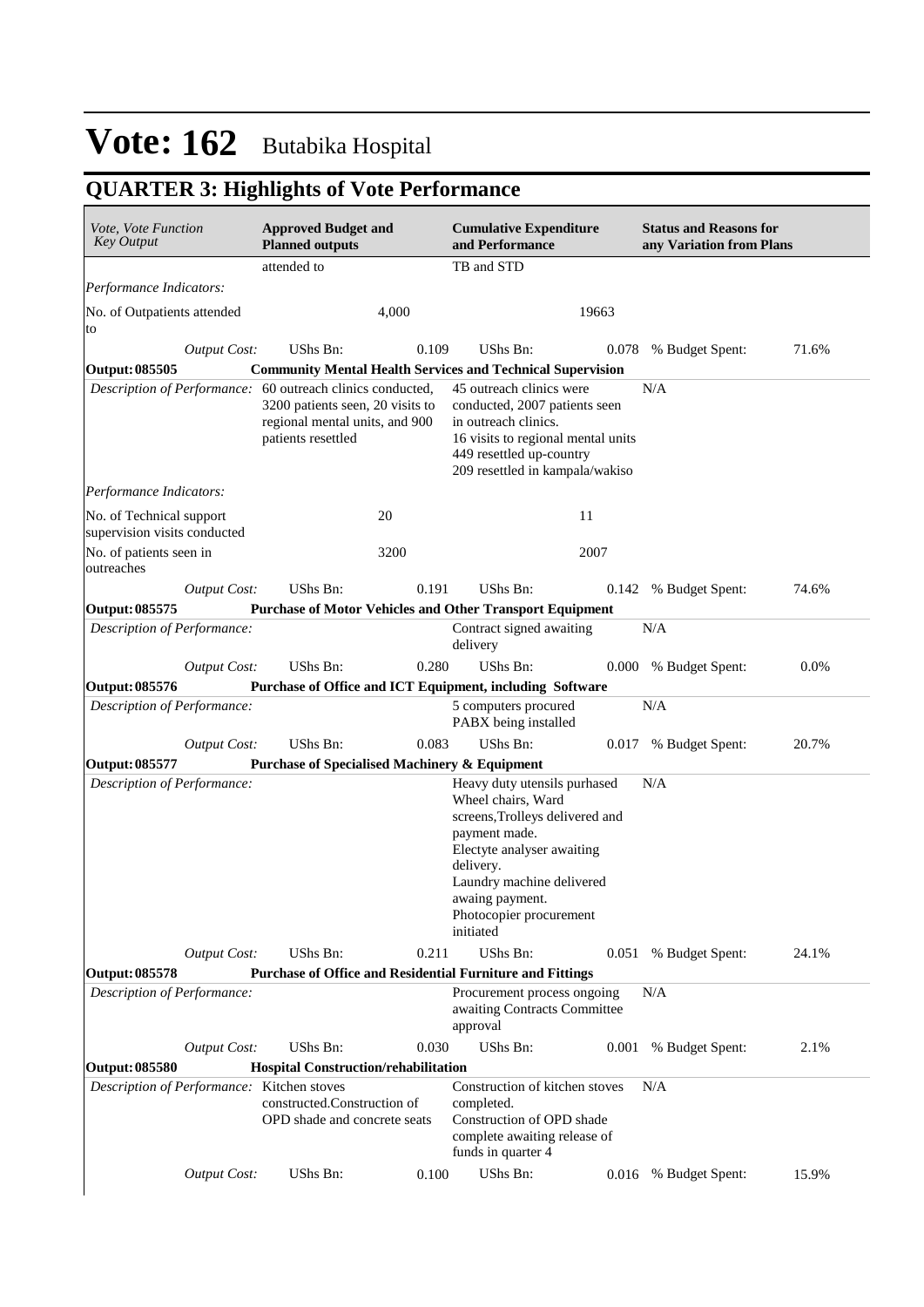## **QUARTER 3: Highlights of Vote Performance**

| <i>Vote, Vote Function</i><br>Key Output             | <b>Approved Budget and</b><br><b>Planned outputs</b> |       | <b>Cumulative Expenditure</b><br>and Performance                                                                                 |       | <b>Status and Reasons for</b><br>any Variation from Plans |       |
|------------------------------------------------------|------------------------------------------------------|-------|----------------------------------------------------------------------------------------------------------------------------------|-------|-----------------------------------------------------------|-------|
| Output: 085582                                       | <b>Staff houses construction and rehabilitation</b>  |       |                                                                                                                                  |       |                                                           |       |
| Description of Performance: Staff house construction | completed<br>Staff houses rehabilitated              |       | The construction of 12 staff<br>housing units for staff was<br>completed.<br>Rehabillitation of staff houses at<br>bidding level |       | N/A                                                       |       |
| <b>Output Cost:</b>                                  | UShs Bn:                                             | 1.104 | UShs Bn:                                                                                                                         | 0.987 | % Budget Spent:                                           | 89.4% |
| <b>Vote Function Cost</b>                            | <b>UShs Bn:</b>                                      |       | $9.608$ UShs Bn:                                                                                                                 |       | 6.144 % Budget Spent:                                     | 64.0% |
| <b>Cost of Vote Services:</b>                        | UShs $B_n$ :                                         |       | <b>9.608</b> <i>UShs Bn:</i>                                                                                                     |       | <b>6.144</b> % Budget Spent:                              | 64.0% |

*\* Excluding Taxes and Arrears*

The of number of patients admitted increased due to the temporally closure of Mulago hospital mental health unit. Performance for X-ray has improved because a Radiographer was posted in August 2014. The planned output for laboratory investigation is highy and this is contributed to availability of reagents and consumables well maintained equipments and competent staff

#### **Table V2.2: Implementing Actions to Improve Vote Performance**

| <b>Planned Actions:</b>                                                                                                    | <b>Actual Actions:</b>                           | <b>Reasons for Variation</b> |
|----------------------------------------------------------------------------------------------------------------------------|--------------------------------------------------|------------------------------|
| Vote: 162 Butabika Hospital                                                                                                |                                                  |                              |
| Vote Function: 08 55 Provision of Specialised Mental Health Services                                                       |                                                  |                              |
| Increase technical support supervision to<br>mental units in referral hospital to at least<br>2 visits per RRH per a year. | 11 regional referral hospitals were<br>supported | Available funds could spread |

## *V3: Details of Releases and Expenditure*

*This section provides a comprehensive summary of the outputs delivered by the Vote and further details of Vote expenditures by Vote Function and Expenditure Item.*

#### **Table V3.1: GoU Releases and Expenditure by Output\***

| <b>Billion Uganda Shillings</b>                                   | Approved<br><b>Budget</b> | <b>Released</b> | <b>Spent</b> | $%$ GoU<br><b>Budget</b><br>Released | $%$ GoU<br><b>Budget</b><br>Spent | $%$ GoU<br>Releases<br><i>Spent</i> |
|-------------------------------------------------------------------|---------------------------|-----------------|--------------|--------------------------------------|-----------------------------------|-------------------------------------|
| VF:0855 Provision of Specialised Mental Health Services           | 9.11                      | 6.33            | 5.79         | 69.5%                                | 63.6%                             | 91.5%                               |
| Class: Outputs Provided                                           | 7.30                      | 5.05            | 4.72         | 69.2%                                | 64.7%                             | 93.5%                               |
| 085501 Administration and Management                              | 5.36                      | 3.51            | 3.29         | 65.5%                                | 61.4%                             | 93.8%                               |
| 085502 Mental Health inpatient Services Provided                  | 1.60                      | 1.28            | 1.18         | 80.5%                                | 73.9%                             | 91.8%                               |
| 085503 Long Term Planning for Mental Health                       | 0.04                      | 0.03            | 0.03         | 75.0%                                | 72.7%                             | 96.9%                               |
| 085504 Specialised Outpatient and PHC Services Provided           | 0.11                      | 0.08            | 0.08         | 72.7%                                | 71.6%                             | 98.6%                               |
| 085505 Community Mental Health Services and Technical Supervision | 0.19                      | 0.14            | 0.14         | 75.0%                                | 74.6%                             | 99.5%                               |
| 085506 Immunisation Services                                      | 0.01                      | 0.00            | 0.00         | 75.0%                                | 58.4%                             | 77.9%                               |
| Class: Capital Purchases                                          | 1.81                      | 1.28            | 1.07         | 71.0%                                | 59.3%                             | 83.4%                               |
| 085575 Purchase of Motor Vehicles and Other Transport Equipment   | 0.28                      | 0.00            | 0.00         | $0.0\%$                              | $0.0\%$                           | N/A                                 |
| 085576 Purchase of Office and ICT Equipment, including Software   | 0.08                      | 0.02            | 0.02         | 20.7%                                | 20.7%                             | $100.0\%$                           |
| 085577 Purchase of Specialised Machinery & Equipment              | 0.21                      | 0.18            | 0.05         | 87.3%                                | 24.1%                             | 27.6%                               |
| 085578 Purchase of Office and Residential Furniture and Fittings  | 0.03                      | 0.01            | 0.00         | 33.3%                                | 2.1%                              | 6.2%                                |
| 085580 Hospital Construction/rehabilitation                       | 0.10                      | 0.09            | 0.02         | 84.9%                                | 15.9%                             | 18.8%                               |
| 085582 Staff houses construction and rehabilitation               | 1.10                      | 0.99            | 0.99         | 89.4%                                | 89.4%                             | 99.9%                               |
| <b>Total For Vote</b>                                             | 9.11                      | 6.33            | 5.79         | 69.5%                                | 63.6%                             | 91.5%                               |

*\* Excluding Taxes and Arrears*

#### **Table V3.2: 2014/15 GoU Expenditure by Item**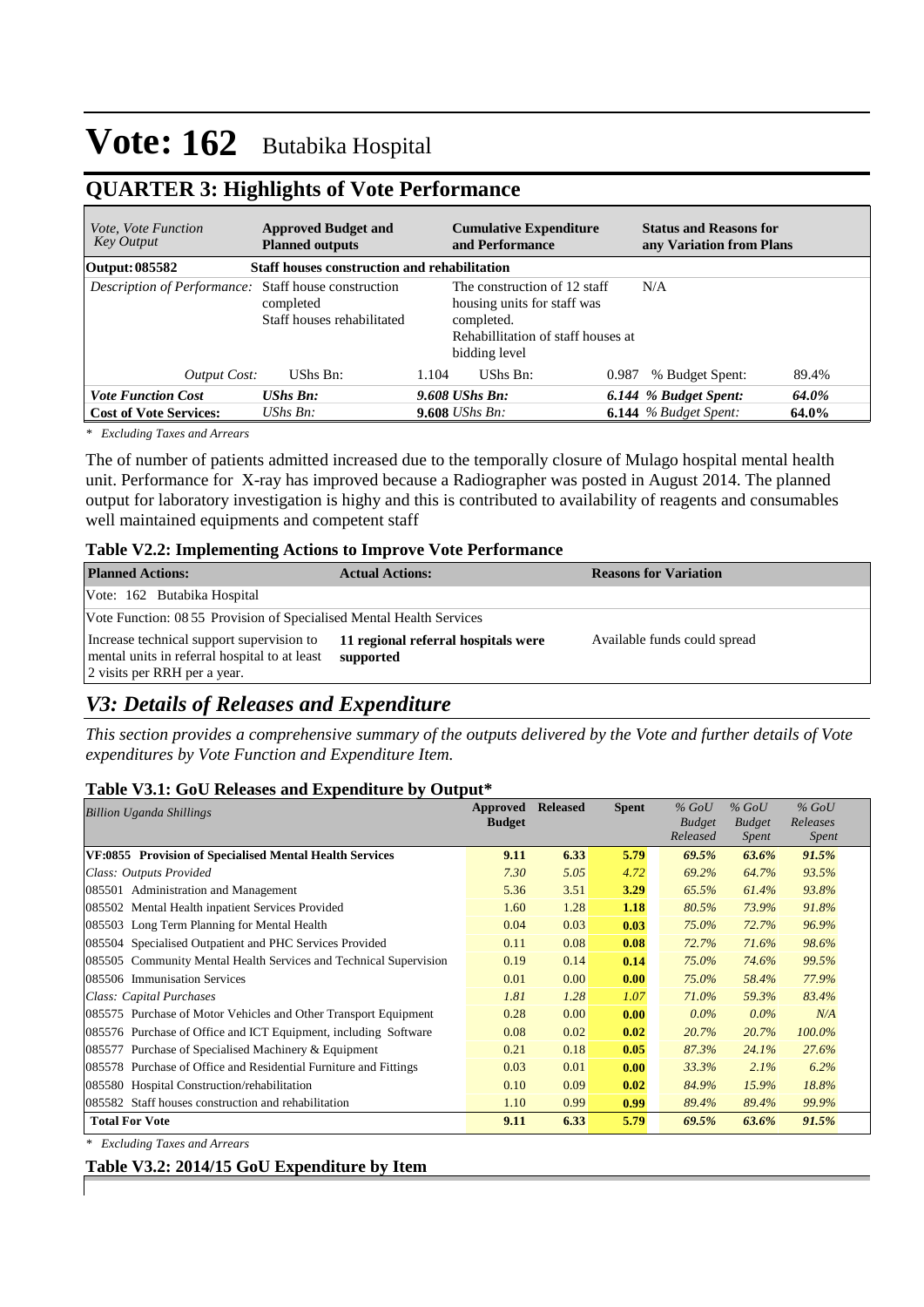## **QUARTER 3: Highlights of Vote Performance**

| <b>Billion Uganda Shillings</b>                           | <b>Approved</b><br><b>Budget</b> | <b>Releases</b> | <b>Expend-</b><br>iture | % Budged<br><b>Released</b> | % Budget<br><b>Spent</b> | %Releases<br><b>Spent</b> |
|-----------------------------------------------------------|----------------------------------|-----------------|-------------------------|-----------------------------|--------------------------|---------------------------|
| <b>Output Class: Outputs Provided</b>                     | 7.30                             | 5.05            | 4.72                    | 69.2%                       | 64.7%                    | 93.5%                     |
| 211101 General Staff Salaries                             | 3.70                             | 2.16            | 2.13                    | 58.3%                       | 57.5%                    | 98.6%                     |
| 211103 Allowances                                         | 0.17                             | 0.14            | 0.13                    | 80.1%                       | 74.9%                    | 93.5%                     |
| 212102 Pension for General Civil Service                  | 0.00                             | 0.01            | 0.00                    | N/A                         | N/A                      | 0.0%                      |
| 213001 Medical expenses (To employees)                    | 0.01                             | 0.01            | 0.01                    | 75.0%                       | 75.0%                    | 100.0%                    |
| 213002 Incapacity, death benefits and funeral expenses    | 0.01                             | 0.01            | 0.01                    | 75.0%                       | 75.0%                    | 100.0%                    |
| 213004 Gratuity Expenses                                  | 0.00                             | 0.09            | 0.00                    | N/A                         | N/A                      | 0.0%                      |
| 221001 Advertising and Public Relations                   | 0.01                             | 0.01            | 0.01                    | 82.9%                       | 71.9%                    | 86.7%                     |
| 221002 Workshops and Seminars                             | 0.01                             | 0.01            | 0.01                    | 67.4%                       | 64.2%                    | 95.3%                     |
| 221003 Staff Training                                     | 0.03                             | 0.02            | 0.02                    | 75.0%                       | 75.0%                    | 100.0%                    |
| 221006 Commissions and related charges                    | 0.03                             | 0.02            | 0.02                    | 75.0%                       | 75.0%                    | 100.0%                    |
| 221007 Books, Periodicals & Newspapers                    | 0.01                             | 0.01            | 0.01                    | 75.0%                       | 73.6%                    | 98.1%                     |
| 221008 Computer supplies and Information Technology (IT   | 0.03                             | 0.02            | 0.02                    | 75.0%                       | 73.9%                    | 98.6%                     |
| 221009 Welfare and Entertainment                          | 0.02                             | 0.02            | 0.02                    | 96.4%                       | 96.4%                    | 100.0%                    |
| 221010 Special Meals and Drinks                           | 0.90                             | 0.74            | 0.66                    | 81.7%                       | 73.6%                    | 90.2%                     |
| 221011 Printing, Stationery, Photocopying and Binding     | 0.11                             | 0.08            | 0.08                    | 75.0%                       | 74.8%                    | 99.7%                     |
| 221012 Small Office Equipment                             | 0.02                             | 0.02            | 0.02                    | 75.0%                       | 69.8%                    | 93.1%                     |
| 221016 IFMS Recurrent costs                               | 0.01                             | 0.01            | 0.01                    | 75.0%                       | 74.3%                    | 99.1%                     |
| 221017 Subscriptions                                      | 0.00                             | 0.00            | 0.00                    | 75.0%                       | 69.4%                    | 92.5%                     |
| 222001 Telecommunications                                 | 0.02                             | 0.02            | 0.02                    | 70.5%                       | 70.5%                    | 100.0%                    |
| 222003 Information and communications technology (ICT)    | 0.01                             | 0.00            | 0.00                    | 75.0%                       | 45.3%                    | 60.3%                     |
| 223004 Guard and Security services                        | 0.01                             | 0.01            | 0.01                    | 75.0%                       | 63.9%                    | 85.2%                     |
| 223005 Electricity                                        | 0.20                             | 0.14            | 0.14                    | 70.1%                       | 70.1%                    | 100.0%                    |
| 223006 Water                                              | 0.16                             | 0.10            | 0.10                    | 63.4%                       | 63.4%                    | 100.0%                    |
| 223007 Other Utilities- (fuel, gas, firewood, charcoal)   | 0.05                             | 0.04            | 0.02                    | 75.0%                       | 50.0%                    | 66.7%                     |
| 224004 Cleaning and Sanitation                            | 0.36                             | 0.27            | 0.26                    | 75.0%                       | 73.7%                    | 98.3%                     |
| 224005 Uniforms, Beddings and Protective Gear             | 0.23                             | 0.20            | 0.17                    | 86.6%                       | 74.4%                    | 85.9%                     |
| 227001 Travel inland                                      | 0.06                             | 0.05            | 0.05                    | 75.0%                       | 74.6%                    | 99.4%                     |
| 227002 Travel abroad                                      | 0.04                             | 0.03            | 0.02                    | 75.0%                       | 50.2%                    | 67.0%                     |
| 227004 Fuel, Lubricants and Oils                          | 0.17                             | 0.13            | 0.13                    | 75.0%                       | 74.7%                    | 99.6%                     |
| 228001 Maintenance - Civil                                | 0.41                             | 0.31            | 0.31                    | 74.9%                       | 74.8%                    | 99.8%                     |
| 228002 Maintenance - Vehicles                             | 0.10                             | 0.07            | 0.07                    | 75.0%                       | 74.1%                    | 98.8%                     |
| 228003 Maintenance - Machinery, Equipment & Furniture     | 0.18                             | 0.13            | 0.11                    | 75.0%                       | 61.1%                    | 81.4%                     |
| 228004 Maintenance - Other                                | 0.23                             | 0.20            | 0.17                    | 85.7%                       | 71.7%                    | 83.6%                     |
| <b>Output Class: Capital Purchases</b>                    | 1.98                             | 1.37            | 1.07                    | 69.2%                       | 54.1%                    | 78.2%                     |
| 231001 Non Residential buildings (Depreciation)           | 0.10                             | 0.09            | 0.02                    | 84.9%                       | 15.9%                    | 18.8%                     |
| 231002 Residential buildings (Depreciation)               | 1.08                             | 0.98            | 0.98                    | 90.5%                       | 90.4%                    | 99.9%                     |
| 231004 Transport equipment                                | 0.28                             | 0.00            | 0.00                    | 0.0%                        | $0.0\%$                  | $\rm N/A$                 |
| 231005 Machinery and equipment                            | 0.29                             | 0.20            | 0.07                    | 68.6%                       | 23.1%                    | 33.8%                     |
| 231006 Furniture and fittings (Depreciation)              | 0.03                             | 0.01            | 0.00                    | 33.3%                       | 2.1%                     | 6.2%                      |
| 281504 Monitoring, Supervision & Appraisal of capital wor | 0.03                             | 0.01            | 0.01                    | 45.3%                       | 45.2%                    | 99.7%                     |
| 312204 Taxes on Machinery, Furniture & Vehicles           | 0.17                             | 0.00            | 0.00                    | 0.0%                        | 0.0%                     | $\rm N/A$                 |
| 312206 Gross Tax                                          | 0.00                             | 0.09            | 0.00                    | $\rm N/A$                   | N/A                      | $0.0\%$                   |
| <b>Output Class: Arrears</b>                              | 0.00                             | 0.00            | 0.00                    | 25.0%                       | 0.0%                     | $0.0\%$                   |
|                                                           |                                  |                 |                         |                             |                          |                           |
| 321614 Electricity arrears (Budgeting)                    | 0.00                             | 0.00            | 0.00                    | 25.0%                       | 0.0%                     | 0.0%                      |
| <b>Grand Total:</b>                                       | 9.29                             | 6.42            | 5.79                    | 69.2%                       | 62.4%                    | 90.2%                     |
| <b>Total Excluding Taxes and Arrears:</b>                 | 9.11                             | 6.33            | 5.79                    | 69.5%                       | 63.6%                    | 91.5%                     |

### **Table V3.3: GoU Releases and Expenditure by Project and Programme\***

| <b>Billion Uganda Shillings</b> | <b>Approved Released</b> | <b>Spent</b> | $\%$ GoU | $\%$ GoU               | $\%$ GoU |
|---------------------------------|--------------------------|--------------|----------|------------------------|----------|
|                                 | <b>Budget</b>            |              |          | Budget Budget Releases |          |